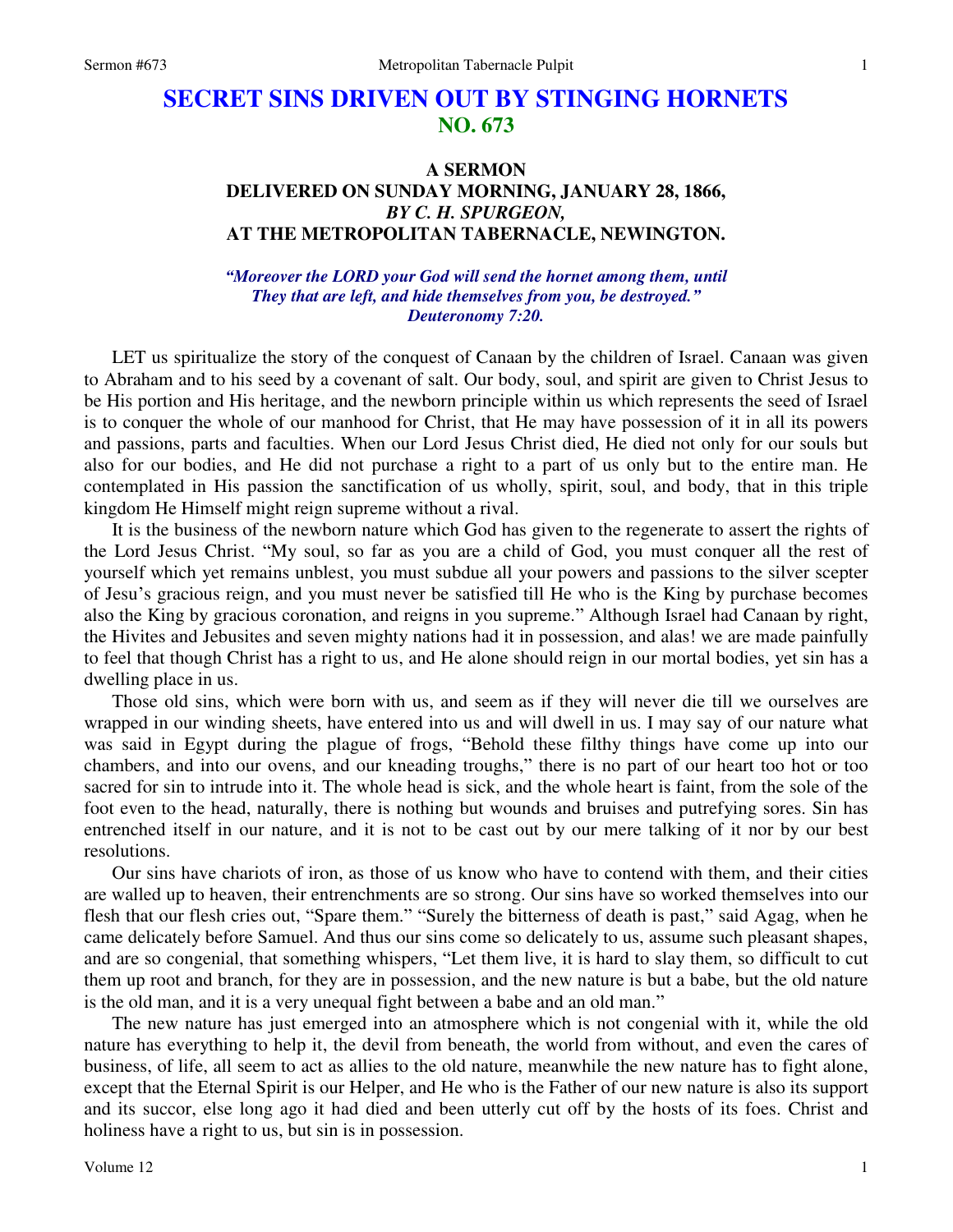What then, beloved? Why this, that since sin has no right to any part of us, we go about a good and legal warfare when we seek, in the name of God, to drive it out. O my body, you are a member of Christ, shall I take you and subjugate you to the Prince of Darkness? O my soul, Christ has suffered for your sins, and redeemed you with His most precious blood, shall I allow your memory to become a storehouse of evil, or your passions to become firebrands of iniquity? Shall I surrender my judgment to be perverted by error, or my will to be led in fetters of iniquity? No, my soul, you are Christ's, and sin has no right to you. Sin shall not have dominion over us, for we are not under law but under grace. Christ has bought us and paid for us. God has willed us over to Christ, we belong to Him, we are His portion and His reward. Sin has no legal right then, but it has got possession, and you know that is nine points of the law. But we will dispute the nine points, we will bring the one grand point, that God the Judge of all has decided that the blood-bought belong to Christ, and we will fight it out even to the death against these our sins.

 We are told if we read this chapter in a spiritual sense, that we must in no way suffer any kind or sort of truce with sin. I believe that many believers—I hope they are believers—have given up warring with a part of their sins. They are not drunkards, they are not thieves, they are not given to uncleanness of walk or language, but theirs may be a hasty temper, and they do not try to subdue that. They think that that is constitutional, and they plead for it as though it must be spared. This one tribe—these Jebusites must be spared according to their sinful talk.

 But oh, beloved, I have no more right as a Christian to suffer bad temper to dwell in me than I have to suffer the devil himself to dwell there. I know it has been said very often that grace is often grafted on a crab-tree stock. So it is, but in this spiritual husbandry the graft will influence all below as well as that which is above it. What is the fruit of it? Is it a crab? No. The fruit does not come from the crab, but from the better nature, and though I be grafted upon a crab, yet my fruit must partake of the new nature, and I must bring forth sweet fruit.

 Some people think—or perhaps they may not know it—that they are *naturally* troubled with pride, that they have *naturally* a high spirit, or a haughty temper, and when they are told of it they grow rough with whomsoever dares to mention it, and they think this is not a sin. But, oh, beloved, pride in a Christian is one of the most loathsome vices. What can there be in you and in me to be proud of? Owing all we have to the gift of God, having nothing but what He gives us, and going back to our own poverty unless God keeps us, how dare we lift up our head? God smote Nebuchadnezzar, and made him go and eat grass like the ox, and his hairs grew like eagles' feathers, and his nails like birds claws, all because of his pride, and some of God's dear children have been suffered to make dreadful falls of it, and all because they were lifted up and said, "I shall never be moved, my mountain stands firm." We must beware of these sins, and not make a truce or parley with them. I must not say of any one sin, "I cannot help it, and therefore I will not contend with it."

 Beloved, down with them! Down with them all! In the name of God we must destroy them, or else they will destroy us. I may say of our sins what a Scotch officer said to his soldiers when taken in an ill position. Said he, "My lads, there are the enemy! Kill them, or they will kill you," and so must I say of all sins. There they are! Destroy them, or they will destroy you. Your only way of entering into eternal life is by being more than a conqueror through Him who has loved you. You know how it is written, "To him who overcomes will I give to eat of the hidden manna," but to such only. "Be not overcome of evil, but overcome evil with good."

 And as we are not thus to excuse some sins and permit them to live, so, above all, we must not fall into a dispirited state of mind and suppose we never can drive sins out. I do not think we shall ever be perfect in this life, but how near to perfection a Christian may come is a question which I should not like to discuss in words, but prefer endeavoring to find out in practice. How much a believer may be like Christ I will not venture to affirm, but certainly there have been some men upon earth of whom we might say without exaggeration that you might take them for an example, for their Master seemed to live again in them. There is no need that you should always give way to pride, or sloth, or covetousness, or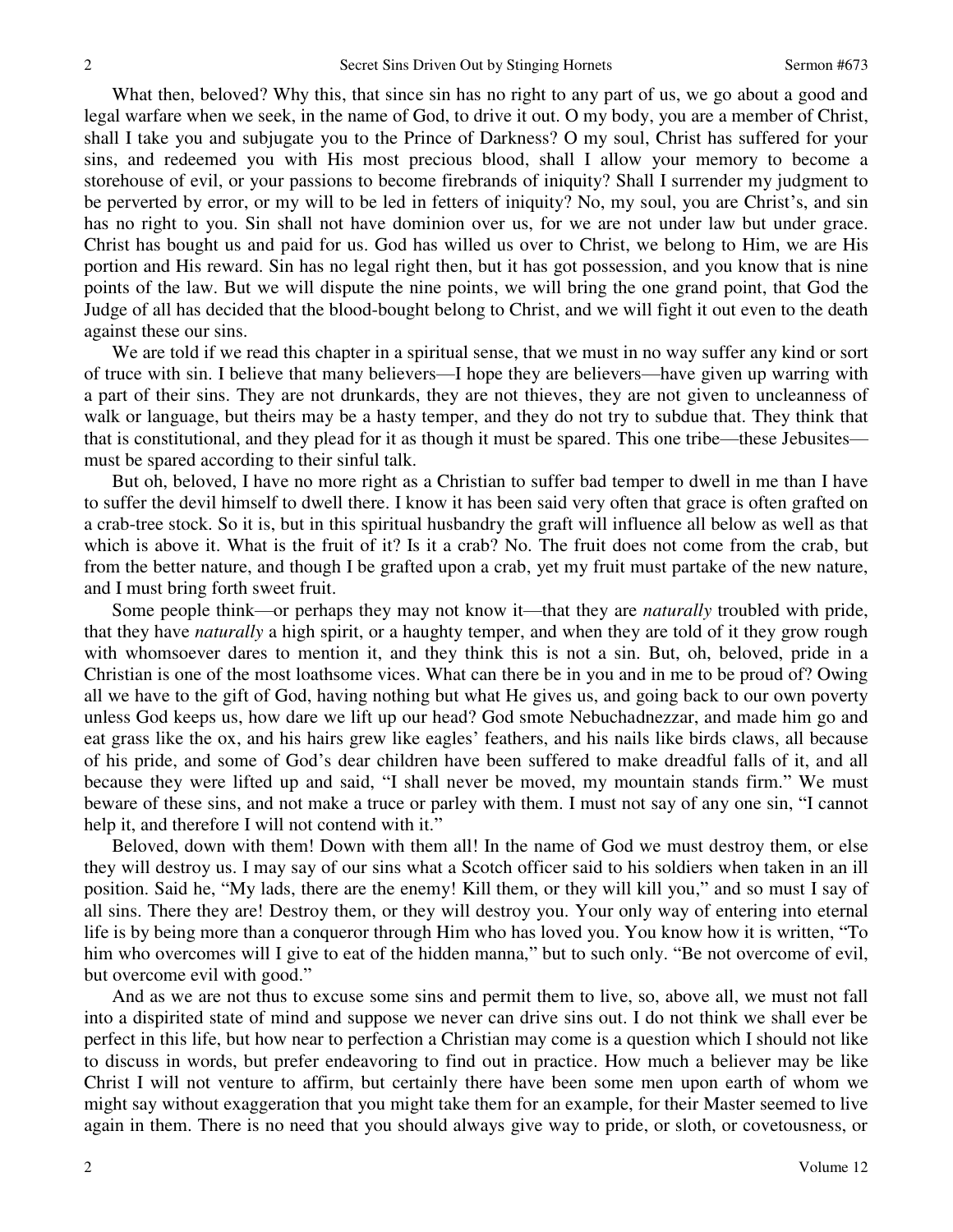any other form of sin. You are able to overcome them—not in your own strength—the weakest of them would be too much for you in that, but you may overcome them through the blood of the Lamb. "This is the victory which overcomes the world, even our faith," and our faith will be able to subdue these sins. Just as faith of old put to flight the armies of the aliens, so can it even to this day. Do not, then, dear friends, ask, "How shall I dispossess them, for they are greater and mightier than I?" but go to the strong for strength, and wait humbly upon God, and He, the Mighty God of Jacob, will surely come to the rescue, and you shall have to sing of victory through His grace.

 There is a word of encouragement given in the chapter to those who have a tendency to doubt in this matter. Israel was reminded that God brought them out of Egypt. He delivered them from the house of bondage. And you are reminded, dear friends, that you are saved. Christ has done a greater work for you than remains to be accomplished in you. To bear the weight of your sins and to break the iron yoke of spiritual bondage from off your necks required that Christ should die, but that being done, it is, comparatively, but a light work to deliver you from indwelling sin. The greater work is done.

 JEHOVAH became man in human flesh. He lived on earth. God, the Word, was made flesh and dwelt among us, and in due time stooped in His obedience even to death, the death of the cross. All your sins have been destroyed by Christ, and there is no condemnation for you to dread since Christ has died. You are forgiven, the yoke is snatched from off your shoulders, you are made free by the Son, and you are free indeed. You are in the wilderness it is true, but you have come through the Red Sea, wherein your sins have been drowned. Your enemies, your old sins, you shall see no more forever. The manna falls about your camp, the fiery, cloudy pillar leads you through the wilderness.

 And since you have seen what God has done, will you be afraid as to the future? Courage, courage! He never begins without intending to finish. It shall never be said of Him, "This man began to build, but was not able to complete the structure." Courage, courage! He has not brought you out of Egypt that you may be destroyed. What would the heathen say concerning your God, if after all you should fall and perish? You shall win the day, you shall have every inch of the promised land, only be you strong and be very courageous, for the Lord will surely drive out your sins, and take your body, soul, and spirit, as a consecrated and holy possession forever.

 But there is a notion among some Christians, who are but little instructed, and who know nothing of experience, that sanctification is an instantaneous work. There are some who think that the moment they believe in Jesus they shall never be troubled with any sin again, whereas, it is then that the battle begins. The moment sin is forgiven it ceases to be my friend, and becomes my deadly foe. When the guilt of sin is gone, then the power of sin becomes obnoxious, and we begin to strive against it.

 Every now and then we hear of friends who cannot understand my teaching on this point. They say they do not feel anything of uprising sin within themselves. Oh, beloved, I wish you did, for I am afraid you know nothing of the Gospel life if you do not. I will not give a penny for your religion, if it has no inward conflict. Even virtuous heathens have got farther than that, for some of them have written that they felt themselves to be as two men contending or fighting, and surely Christians have got farther still, or ought to have. This, I know, be it what it may with you, I have to fight every day to get but one inch nearer to heaven, and I feel I will be wrestling at the last moment, and that I shall have a scuffle upon Jordan's brink with my corruptions.

 Remember how John Knox had it. He had fought with men, I may say he had fought with beasts at Ephesus, and yet at his last expiring moments he had the sternest struggle he had ever known with selfrighteousness. You would have thought, Surely John Knox could not be self-righteous. The man who had denounced all trusting in good works, was yet vexed with the very same thing he had denounced. And so it will be with you. No matter how near you live to God, or how closely you follow Christ, you will have more or less of evil to contend with still, nay, I must say, the more holy you get, the more you will have to fight against sin. The whiter a garment becomes, the more easily is a spot seen, and the more you get like Christ, the more you will detect how unlike you are.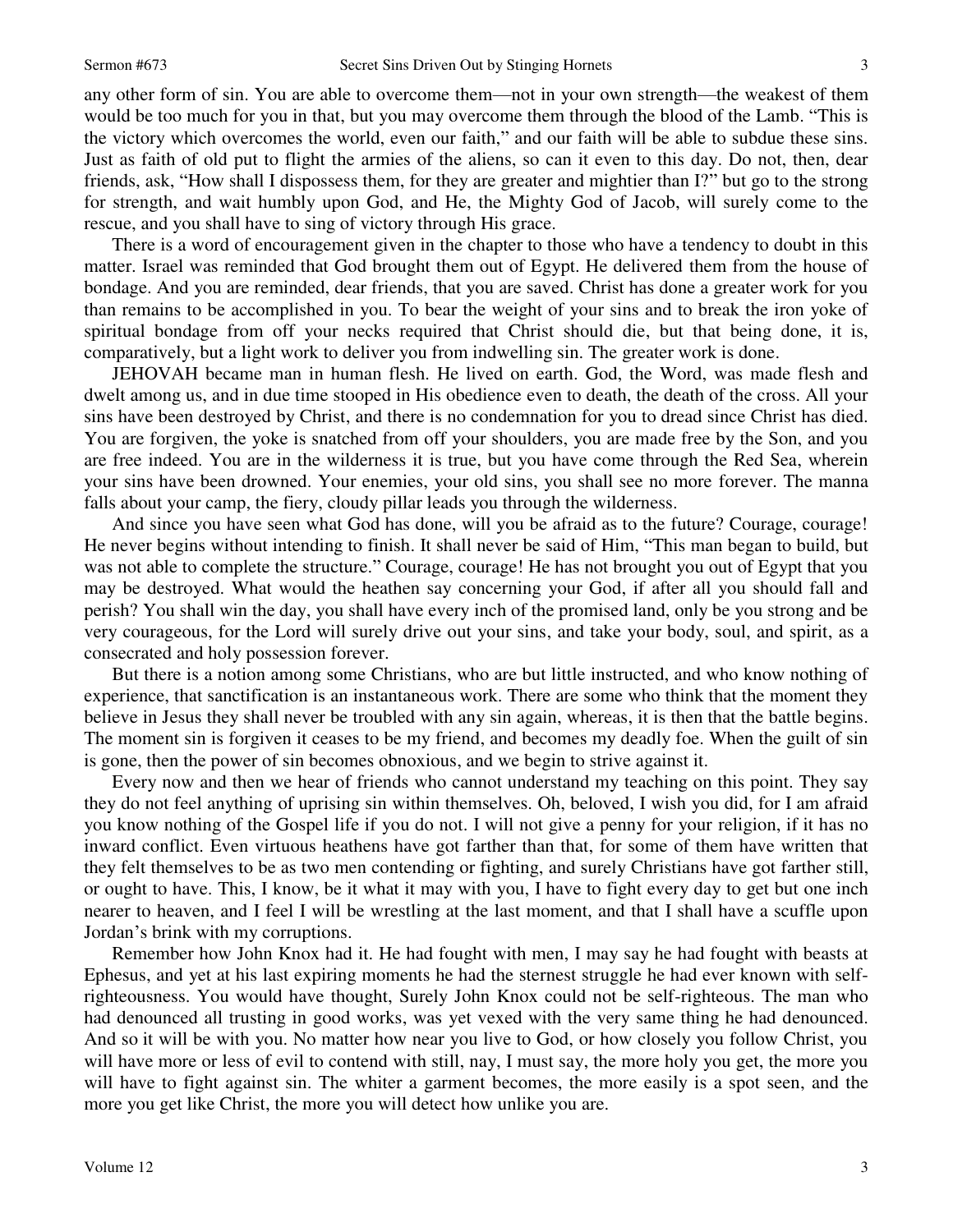A spiritual sense will be quickened, so that you will discover that to be sin which you did not think to be evil, and you will often feel when you are most progressing in grace, as if you are not growing at all, or if so, certainly it seems to be downward. When I think myself most unholy, I am most holy, and when I bemoan my own sinfulness, then am I most likely to be accepted of God. It is best to think little of one's self, but whether or no, take this for granted, you will have to drive out your sins little by little, they will not be cast out at once—it will be a life-work, and you will never have to take off your armor and sheath your sword, till you go to the warrior's bed and rest in the grave.

I now wish to call your attention especially to the verse before us.

It appears that after a long conflict with Canaan, yet still some of these old inhabitants would exist. They hid themselves in caves, and so on, but they were to be fetched out by a very singular means namely, hornets. These hornets were to discover them and bring them out—perhaps sting them to death, or, if not, make them come out to be slain by the children of Israel.

 Three things are to be noticed, then, this morning. The first is, *sins which are left and saved in us, even in us who have for many years been followers of Christ,* secondly, *a singular means of destroying them,* and then, thirdly, *a suggestive lesson for us all, teaching us to examine our own hearts for these secret sins.*

**I.** And first, dear friends, SINS WHICH ARE LEFT AND HIDDEN.

 John Bunyan very wisely describes the town of Mansoul after it had been taken by Prince Immanuel. The Prince rode to the Castle called the Heart and took possession of it, and the whole city became His, but there were certain Diabolonians, followers of Diabolus, who never quitted the town. They could not be seen in the streets, could not be heard in the markets, never dared to occupy a house, but lurked about in certain old dens and caves. Some of them got impudent enough even to hire themselves out for servants to the men of Mansoul under other names. There was Mr. Covetousness, who was called Mr. Prudent Thrifty, and there was Mr. Lasciviousness, who was called Mr. Harmless Mirth. They took other names, and lived here, much to the annoyance of the town of Mansoul, skulking about in holes and corners, and only coming out on dark days, when they could do mischief and serve the Black Prince.

 Now in all of us, however watchful we may be, though we may set Mr. Pry Well to listen at the door, and he may watch, and my Lord Mayor, Mr. Understanding, is very careful to search all these out, yet there will remain much hidden sin. I think we ought always to pray to God to forgive us sins that we do not know anything about. "Your unknown agonies," says the old Greek liturgy, and there are unknown sins for which those agonies make atonement. Perhaps the sins which you and I confess are not a tithe of what we really do commit. Our eyes are not sufficiently opened to know of the heinousness of our own sin, and it is possible that if we could fully know the extent of our own sinfulness it would drive us mad. It is possible that God in His mercy suffers us to be somewhat blind to the abominable accursedness of sin. He gives us enough of it to make us hate it, but not enough to drive us absolutely to despair. Our sin is exceedingly sinful.

 Now allow me to suggest that among the sins which lurk in us there is the old one of unbelief. You have had a very great deliverance, my dear brother, and you think you have no more unbelief left in you. You do not know that old villain Unbelief is never to be taken by the heels, or if he be put in the stocks, he soon manages to escape and get his liberty. You will have unbelief this very afternoon, if you happen to meet with a trouble, and though now you say, "I never can stagger at the promise through unbelief," I should not wonder but what a little depression of spirits, perhaps weariness in God's service, might make you to be as doubting as ever you were in your life. Do not harbor the pleasing delusion that your unbelief is dead. It is hidden, but it will come out again.

 Especially among these lurkers I must mention pride. Oh, we think, "How could I be proud? Why I—I have been through such an experience of my own weakness and sinfulness that I cannot be proud."—little thinking that all the while we are talking we are saying about the proudest thing that we could possibly say.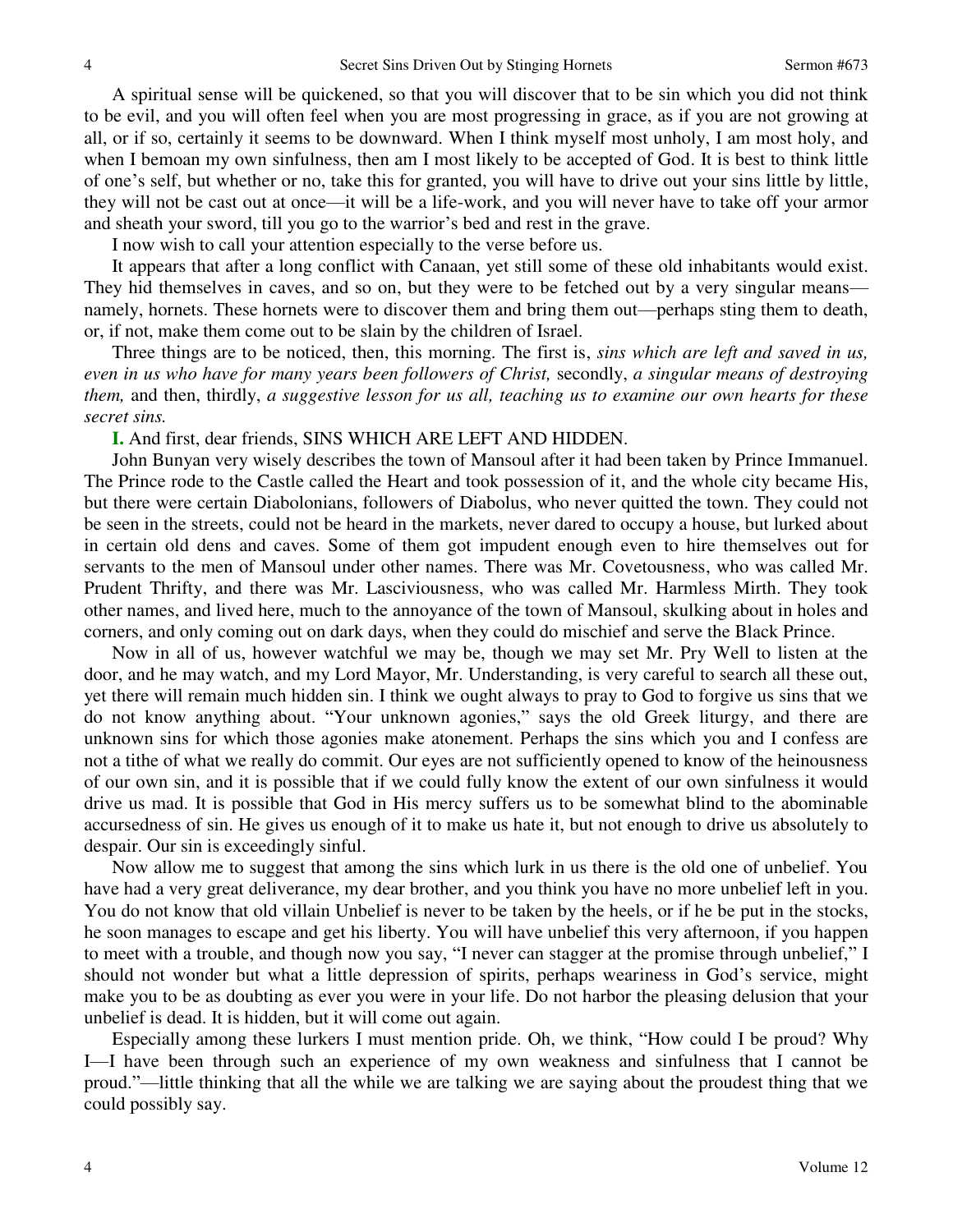I talked once, I remember, with a man who thought himself a very eminent Christian. He told me that what with affliction and experience the Lord had wiped pride completely out of him. I said, "He must have hit you very hard, brother." I thought while he was talking he was the incarnation of pride, but I did not recollect that I myself was probably quite as bad for thinking I should not like to have talked as he did. Pride is such a cunning thing, it likes to wear the robes of a prince, but it is satisfied to wear the rags of a beggar if it cannot. As long as it may get into our hearts, it cares not what shape it assumes. That detestable sin of pride, we can all condemn it in other people, and yet probably we have each one got a leaven of it, even in our spirits at this very moment. You are a proud thing, my brother, you are a proud thing, my sister. There is still pride lurking in us all.

 And beside these there is also a great amount of wrath and ill temper in us. Oh! we think there is no one so good-tempered as we are, we have not betrayed ourselves into an angry word for months. Yes, but it is very easy to be good tempered when you have it all your own way. It is a very easy thing to be amiable, and kind, and loving, and never to be angry when the wife is so kind, and the children obedient, and the servants attentive, and business prospers, but, my dear brother, how would it be if matters were to change, and they may very soon?

 Suppose you were irritated as brother So-and-so is—how then? You know we are not to judge the man by the circumstances—we must judge him intrinsically by himself. A barrel of gunpowder is not very dangerous to sit upon or to have under one's bed at night, or to make a pillow of, it is a very safe thing indeed, provided that there is no fire anywhere about. It has not blown up, and yet it has been under one's couch all the while. Ah! but if the sparks had happened to fly, as they do fly in your neighbor's house across the road, can you say that your powder is quite different from his powder? And I think sometimes when we think we have destroyed anger, and put down the tendency of wrath, it is only because the Canaanite has hidden himself and we cannot see him, but he is still there, and may come out again one day.

 So is it often with our discontent and rebellion. I do not know that I am discontent, several of you can say the same. You feel happy this morning, grateful and thankful, you can sing—

#### *"I would not change my blest estate For all the earth calls good or great."*

 Yes, but you must not be too sure that you have no discontent left in your heart. Now suppose—and the supposition is so easy to make—suppose your best beloved should sicken and die, you can bless a giving God, could you bless a taking God? Suppose that your riches took to themselves wings, and every one of them should fly away, could you still praise the God who is as good when He takes as when He gives? Brethren, we know not what spirit we are of. When we fancy we could run with the horsemen, it were well to recollect that we have not always been able to run with the footmen, and when we fancy such-and-such a friend behaved ill in deep affliction, it were well if we remembered ourselves often, lest we also should repine, for discontent may be one of the sins lurking in our soul.

 Moreover, idolatry is a sin that is often found there. You do not know that you idolize your child, and you will never know it until that child dies, and then you will find it out. You do not know that you idolize your substance, but if it were gone, and you had to give it up, and were ready like Job's wife to say, "Curse God and die," you would then discover that it was your golden calf. Idolatry has been the sin of all ages and all times. Those dear children of God, whose hearts should tell of JEHOVAH, and JEHOVAH alone, have need to keep careful watch, lest at the same time they indulge self-confidence, which is only another form of idolatry—the worship of ourselves instead of God. Let us beware lest we indulge in self-satisfaction, and think that our righteousness is something satisfactory after all. It is a blessed thing to find idolatry out, but it will hide itself if it can.

 It is well to consider the question, "How is it these things hide themselves in us? Other people find them out—how is it we cannot find them?" It is certain that you can detect other men's faults, but you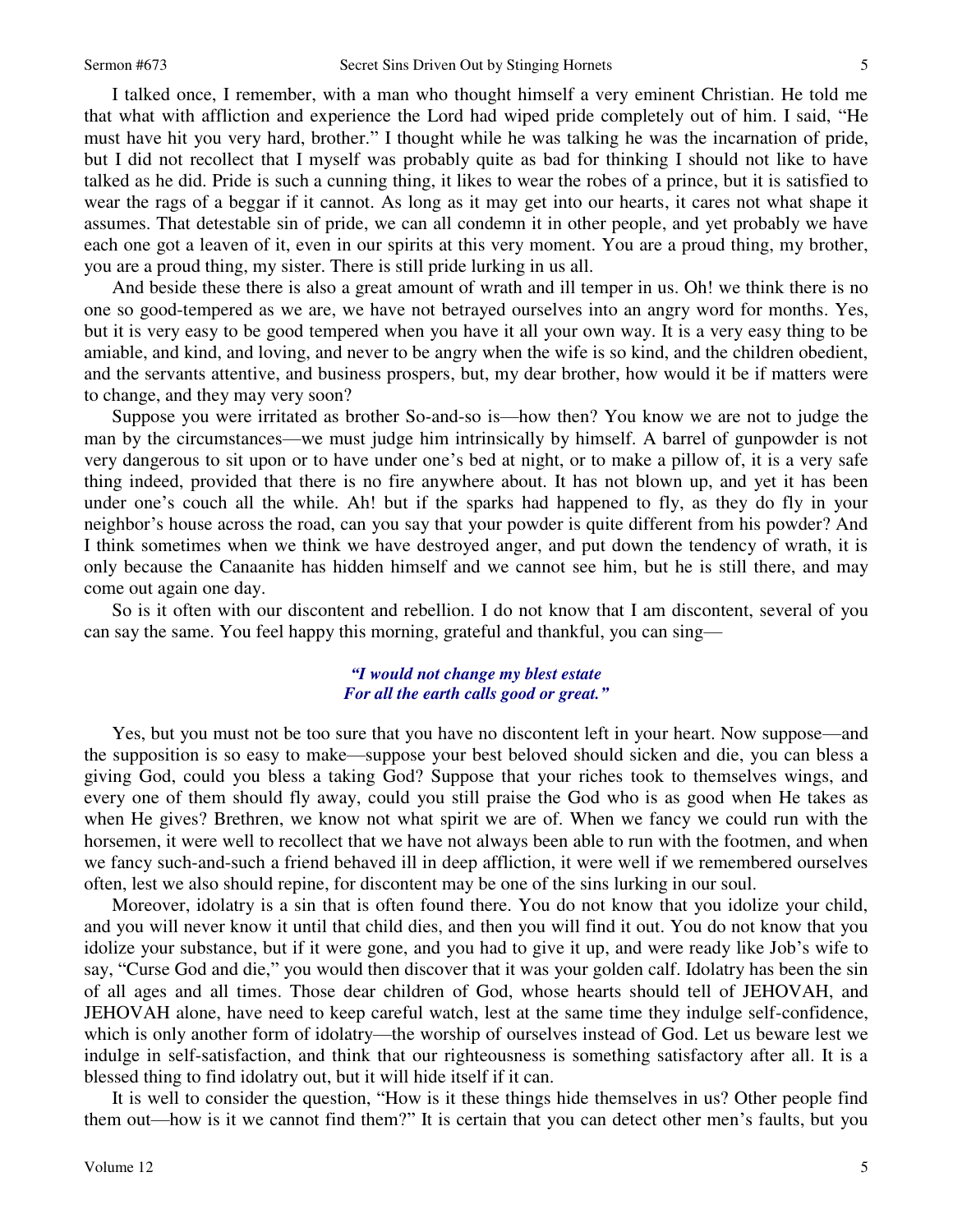cannot detect your own. The lookers-on often see more than the players, and we sometimes perceive more at a distance than when we approach nearer. The fact is that partiality to ourselves blinds us to our own imperfections, and makes us see the mote in our brother's eye though there is a beam in our own. In many cases this ignorance arises from want of search, it is not pleasant work to seek out faults—"take us the foxes, the little foxes that spoil the vines," it is not easy work, we do not like finding out sin. Too many of us are lazy about religion, you do the work of God deceitfully, you do not search your hearts with candles and try yourselves as with crucibles, as in a furnace—you are not purified seven times over, and so sin escapes for want of a hearty search to find it out.

 Besides, sin is so subtle, it changes its shape. If Satan cannot shoot us from above, he will do it from below, if he cannot assail us in the head, he will seek to cast us down by tripping us with the foot. Sins of every form, and shape, and hue come upon us, and the great probability is that in trying to kill one sin we shall fall into another. Often in aiming to attain to a virtue we have overshot the mark, and gone into a vice. We have wanted to honor God and humble ourselves, and then we have grown mean in spirit. We wanted to be noble and bold, and then we have grown hectoring. We wanted to be loving, and then we grew to be falsely charitable, tolerating sin. We wanted to be stern against sin, and have grown bitter against friends who have fallen into it. We mistake the narrow road, and break the hedge either on the right hand or on the left.

 It is the subtlety of sin that makes it so hard for us to find it out. Besides, beloved, we have fallen into the bad habit of comparing and contrasting ourselves with others. We are constantly indulging in the supposition, "Oh, well, I am better than some." We look at our fellow Christians and see their inconsistencies, and say, "Well, I do not do that." The Pharisaic prayer is very common even among Christians I am afraid, "Lord, I thank you that I am not as other men." The preacher himself, though he might preach humility to you, sometimes gets to comparing himself with other preachers, and his hearers, he doubts not, do the same. Oh, you think, "I am more quick in God's work, more earnest than some Christians, I wish they would wake up too," but, while we are censuring them, we are really laying a flattering unction to our own souls, by supposing we are so much better, and that we have cut off so much of our own sins.

 Oh, beloved, take heed of comparing yourselves with others, for this is not wise. Come to Christ and look at Him, and then your faults will be apparent. View His perfection, and in the light of that your own infirmities will soon be discovered, but if you look at your brother's righteousness, which is but little better than yours and perhaps not so good, you will be apt to get proud and lifted up, and so fall into sin.

 I shall not, however, enlarge upon this point. There are, no doubt, in all of us Canaanites still dwelling in the land that will be thorns in our side.

**II.** Now, secondly—A SINGULAR MEANS FOR THEIR DESTRUCTION—"YOUR GOD WILL SEND THE HORNET AMONG THEM."

 These fellows resorted to caves and dens, God employed the very best means for their destruction. I suppose these hornets were large wasps, two or three times, perhaps, as large as a wasp, with very terrible stings. It is not an unusual historical fact, to find districts depopulated by means of stinging insects. In connection with the journey of Dr. Livingstone, we can never forget that strange kind of guest which is such a pest to the cattle in any district that the moment it appeared they had either to fly before it or to die. The hornet must have been a very terrible creature, but it is not at all extraordinary that there should have been hornets capable of driving out a nation.

 The hornet was a very simple means, it was no sound of trumpet, nor even the glitter of miracles, it was a simple, natural means of fetching these people out of their holes. It is well known that insects in some countries will sting one race of people and not another. Sometimes the inhabitants of a country are not at all careful about mosquitoes or such creatures, when strangers are greatly pestered with them. God could therefore bring hornets which would sting the Hivites and Jebusites but not molest the Israelites, and in this way the Canaanites were driven out of their holes, some died by the stings of hornets, and others were put in the way of the sharp swords of the men of Israel, and thus they died.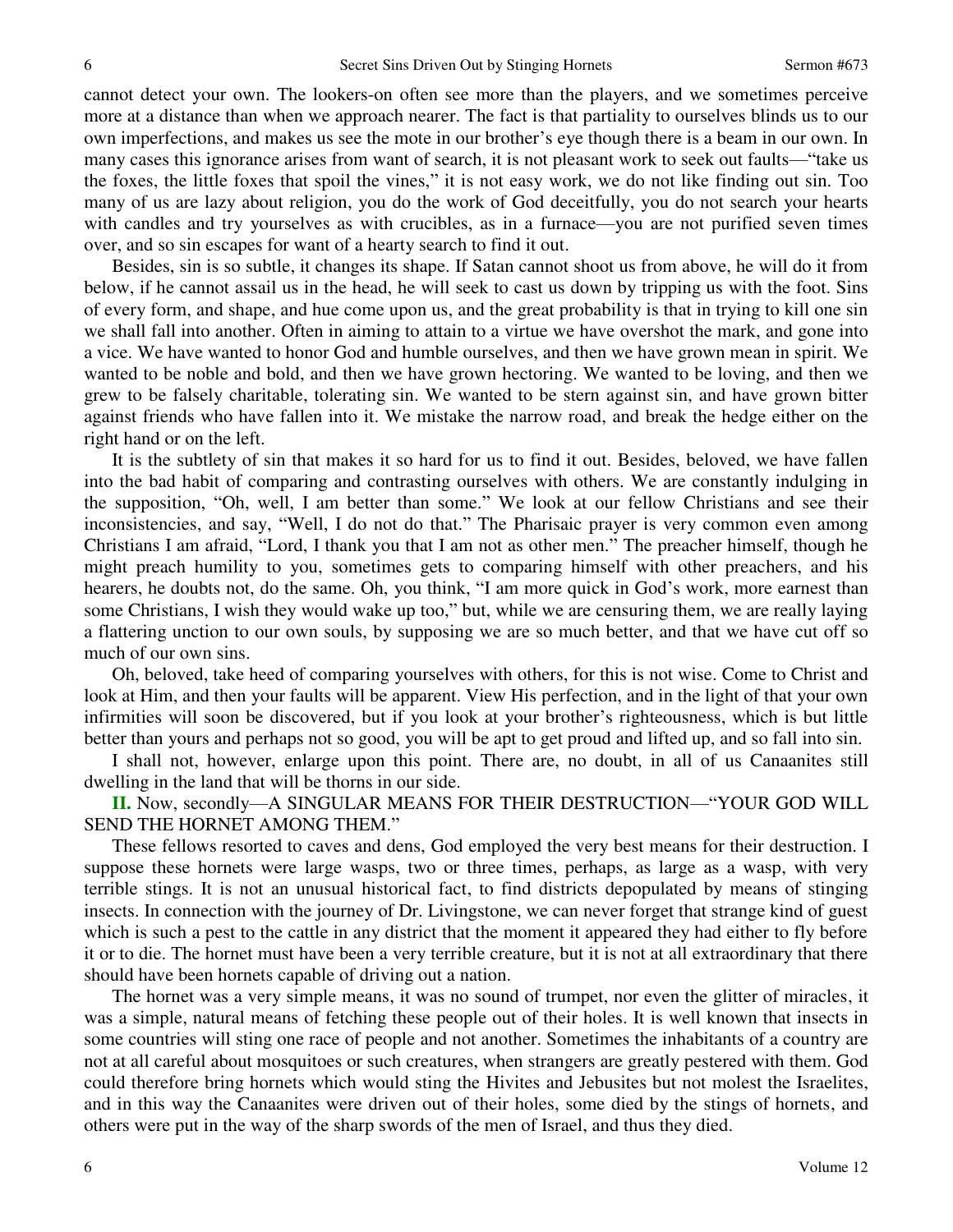The spiritual analogy to this is, the daily trouble which God sends to every one of us. I suppose you have all got your hornets. Some have hornets in the family, your child may be a hornet to you—your wife, your husband, your brother, the dearest friend you have, may be a daily cross to you, and though a dead cross is very heavy, a living cross is heavier by far. To bury a child is a great grief, but to have that child live and sin against you is ten times worse.

 You may have hornets that shall follow you to your bedchamber—some of you may know what that means—so that even where you ought to find your rest and your sweetest solace, it is there that you receive your bitterest stings of trouble. The hornet will sometimes come in the shape of business. You are perplexed—you cannot prosper—one thing comes after another. You seem to be born to trouble more than other people. You have ventured on the right hand, but it was a failure. You pushed out on the left, but that was a break-down. Almost everybody you trust fails immediately, and those you do not trust are the people you might have safely relied upon. You seem to be infested with those hornets in your business, to make everything go ill with you, you have perplexity upon perplexity—nothing so serious as to be your ruin, but a deal of fretful trouble which keeps you uneasy. Others have hornets in their bodies. Some have constant headaches, aches and pains pass and shoot along the nerves of others. If you could but be quit of it, you think, how happy you would be, but you have got your hornet, and that hornet is always with you.

 But if I tried to get through the whole list of hornets, I should want all the morning, for there is a particular grief to every man. Each man has his own form of obnoxious sting which he has to feel. You will come running to your friend sometimes, and say, "Oh, I have such a trouble. So-and-so has been saying such-and-such a thing of me, if I had not so many bad neighbors I should get on. This is the worst trouble a man could have." You do not know, you do not know. The heart knows its own bitterness. There is a skeleton in every house, every man has a shoe that pinches more or less, and there is not a Christian man on earth who has not a hornet.

 But what are they for? They are sent with the same objective with which God sent hornets into Canaan, namely, to drive out the Canaanites, and I shall have to show you that they do so. Your hornets drive you to prayer. Just put in the word hornet into the verse we have been singing—

> **"***Hornets make the promise sweet, Hornets give new life to prayer, Hornets bring me to His feet, Lay me low and keep me there,"*

and you have just got the drift of what these daily hornets do. You would not pray if you had not trouble, I am afraid you would grow lax, cold, indifferent, but these sting you, and you say, "I must go to my God for comfort under this pest, this nuisance." Why, what a blessing that is for you to be stung to your Father's feet!—blessed sting that brings you there. You would not value the promises half so much if it were not for the hornets, but you turn to some precious word of God that just suits your case, and you say, "I never saw such sweetness in that as I do now. Blessed be God for sending a passage so suitable to my condition." The hornets take you to the promise, and seem to point you to the place where the milk and honey flow.

 And how they also tend to lay you at His feet after you have been hasty in temper. After you have felt how proud you must have been, all because of the hornet that brought the pride out, you have gone to God and said, "Lord, I did not think I was such a fool, I should not have believed it. If anyone had said to me yesterday, 'You would do so-and-so,' I should have said, 'Is your servant a dog that I should do such a thing?' But this has so troubled me, bit me in a sore place, irritated me, that I could not bear it, that I have done what I would not have done for all the world." That just shows what there was there before. You see, if sin had not been in you, it could not have come out. All the trouble in the world does not put sin in the Christian, but it brings it out. And just as disease is all the better when it is fetched out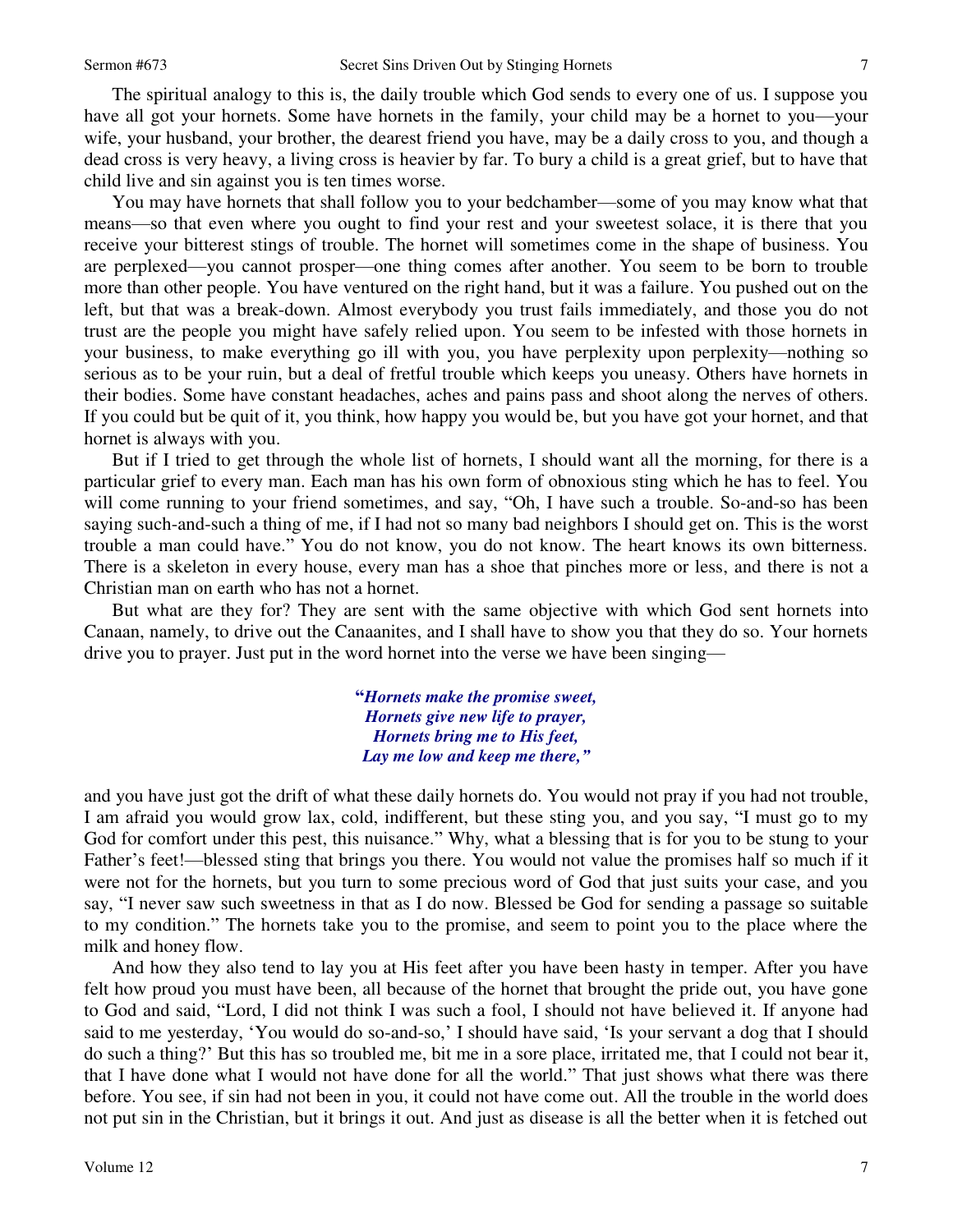to the surface, that so its power in the interior may be destroyed, so is it a blessing—a painful blessing when the hornet comes and makes us see the evil that otherwise would have lain hidden in us.

 You know, my dear friends, practically, I dare say, what I mean. The other day you were in such a heavenly frame of mind—you had had half an hour alone, or had just come home from Tabernacle and enjoyed the service, and something patted you on the back and said, "How you are grown in grace!" You did not say it in words, but you did really think, "Well, I am getting on, there is something good in me after all." When you got home, perhaps the meat was badly cooked, or there was something done the very opposite to what you had wished, and it seemed to be done on purpose to irritate you. You thought so, and without a moment's consideration, you said some very strong words—very! Then something came and touched you on the other shoulder and said, "Ah! is this growing in grace?" and you felt very humbled, taken down a great many notches, and when you went upstairs to bed, if you had gone up there without that hornet, your prayer would have been a Pharisee's prayer, and as it was, when you got up, all you could say was, "God be merciful to me a sinner." The hornet had done you a world of good. It might have fetched out a little bad temper, but for all that it had fetched out your pride and self-conceit.

 The daily troubles we have are meant to drive us to God, to drive us to the promise, and also to show us where our weak points are, in order that we may contend with all our might against them. I believe, my dear friends, that the hardest-hearted, most cross-grained, and most unlovely Christians in all the world are those who never have had much trouble, and those who are the most sympathizing, loving, and Christ-like, are generally those that have the most affliction. The worst thing that can happen to any of us is to have our path made too smooth, and one of the greatest blessings that ever the Lord gave us was a cross. "I should never have been able to see," said one, "if I had not been blind," and said another, "I should never have been able to run the race set before me if I had not broken my leg."

 Our infirmities are channels of blessing, our difficulties, trials, vexations, and perplexities, are most sweet and blessed means of grace to our souls. I think we ought to be very thankful to God for the hornet. Says one, "I am not." "No trial for the present seems to be joyous but grievous, nevertheless afterwards it yields the peaceful fruit of righteousness." When you are in a sane mind, my dear brother, and God the Holy Ghost really teaches you to be wise, you will go and thank God for hornets. "Lord, I bless You that You have not left me unchastised. I praise You for the cares and troubles which are so unpleasant to my flesh, by which that flesh is mortified. I thank You, Father."

 You never hear a child say this, but if it were a wise child, it would. "I thank You, my Father, for the rod. I thank You, O my God, that You have not let me have my own will, that You have blighted my prospects, crossed my hopes, marred my plans, cast down my expectations, taken away my joys, I thank You, O You great Liberator, for having broken the golden bars of my cage to give my spirit liberty, and for having snapped the bonds of my captivity which bound me to the earth, that I might be able to mount upwards to Yourself." Whenever you are singing God's praise, say, "He sent us hornets, for his mercy endures forever, let him be blessed evermore."

 There is one point I want you to notice in the text, it would be guilt on my part to pass it without observation, and that is, we are expressly told the hornets came from God. He sent them. "The Lord your God will send the hornet." This will help you perhaps to bear their stings another time. God weighs your troubles in scales, and measures out your afflictions, every drachm and scruple of them, and since they come therefore directly from a loving Father's hand, accept them with grateful cheerfulness, and pray that the result which divine wisdom has ordained to flow from them, may be abundantly realized in your sanctification, in being made like Christ.

**III.** And now I have to close by observing that we have here A VERY SUGGESTIVE LESSON TO OURSELVES, a lesson which we have already anticipated, but let us repeat it.

 It is this. What is my particular besetting sin? Have I been careful in self-examination? Have I issued a constant search warrant against the subtle forms of evil? If not, I must expect to have the hornet. God never punishes His children for sin penally, but He chastens them for it paternally. You may often